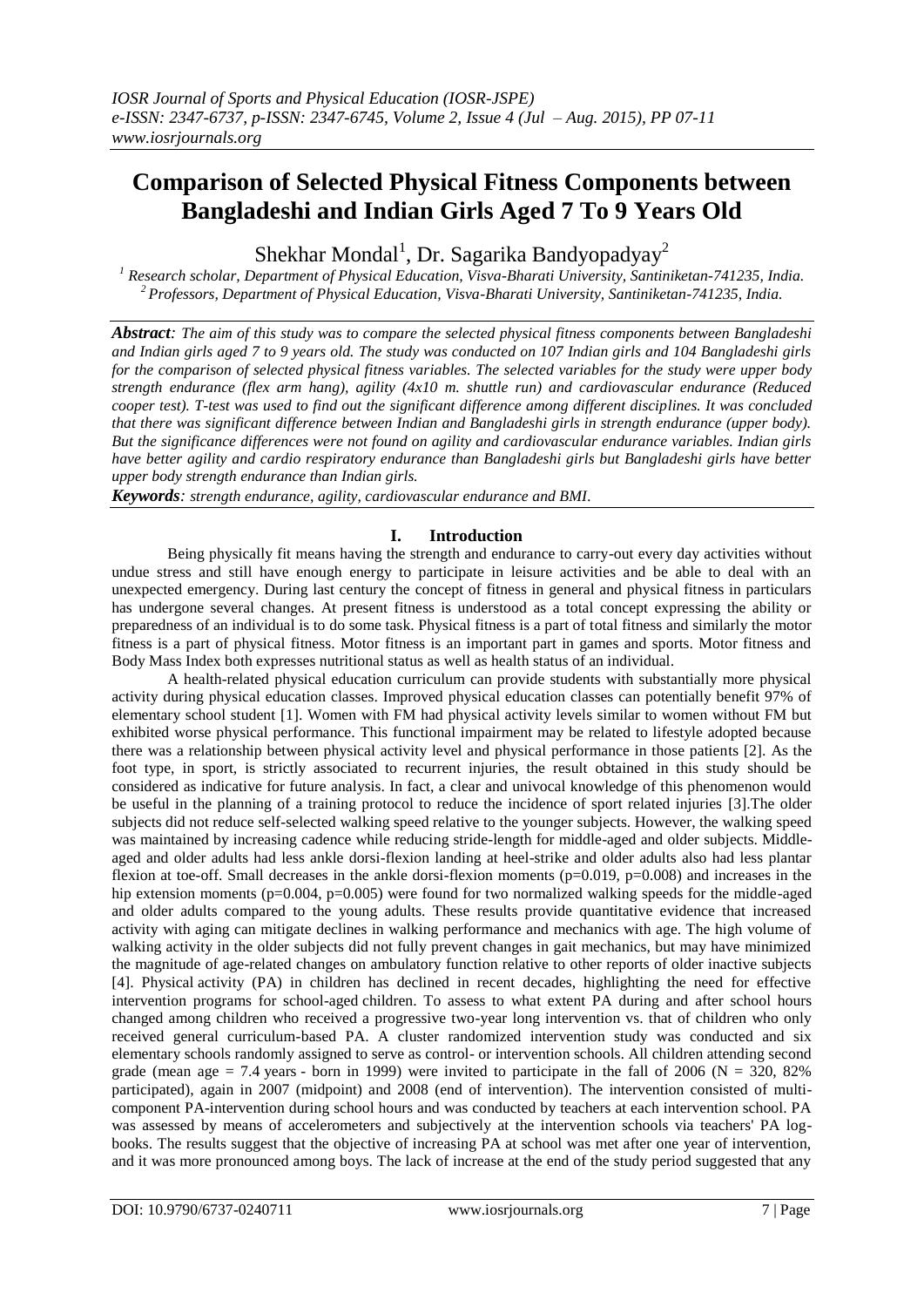increase in PA during school may highly depend on both motivation and training of general teachers. Boys may respond better to PA interventions such as the one described in this study [5].

The age-related changes in 100-km running performance compared between males and females. For both sexes, the percent of finishers significantly  $(P < 0.01)$  decreased for the 18-29 and the 30-39-year age groups, while it significantly  $(P < 0.01)$  increased for the 40-49 and the 50-59-year age groups over the studied period. From 1998 to 2010, the mean age of the top ten finishers increased by 0.4 years per annum for both females ( $P = 0.02$ ) and males ( $P = 0.003$ ). The running time for the top ten finishers remained stable for females, while it significantly ( $P = 0.001$ ) increased by 2.4 min per annum for males. There was a significant ( $P < 0.001$ ) age effect on running times for both sexes. The best 100-km running times was observed for the age comprised between 30 and 49 years for males, and between 30 and 54 years for females, respectively. The age-related decline in running performance was similar until 60-64 years between males and females, but was greater for females compared to males after 65 years. Future studies should investigate the lifespan from 65 to 75 years to better understand the performance difference between male and female master ultra-marathoners [6]. Morbidly obese individuals have severely reduced cardiorespiratory fitness that is similar to those with established systolic dysfunction heart failure. In addition, in those persons who are referred for stress testing for medical reasons, there is an inverse graded relationship between BMI and cardiorespiratory fitness. These data suggest that the impairment in V (O2) max in morbidly obese persons is related to BMI and possibly to other factors that impair peak cardiac performance. These findings are consistent with overall higher expected mortality in morbidly obese persons [7].

Rampinini E. et al (2009) investigated the repeated-sprint ability (RSA) physiological responses to a standardized, high-intensity, intermittent running test (HIT), maximal oxygen uptake VO(2) (max)) and oxygen uptake (VO(2)) kinetics in male soccer players (professional ( $N = 12$ ) and amateur ( $N = 11$ )) of different playing standards. The relationships between each of these factors and RSA performance were determined. The results show that RSA performance, the physiological response to the HIT, and differentiate between professional- and amateur-standard soccer players. Their results also show that RSA performance is related to VO (2) max, tau, and selected physiological responses to a standardized, high-intensity, intermittent exercise [8].

Knechtte, B et al (2009) investigated the participation and performance trends at the '100 km Lauf Biel' in Switzerland from 1998 to 2010, and (2) to compare the age-related changes in 100-km running performance between males and females. The best 100-km running times was observed for the age comprised between 30 and 49 years for males, and between 30 and 54 years for females, respectively. The age-related decline in running performance was similar until 60-64 years between males and females, but was greater for females compared to males after 65 years. Future studies should investigate the lifespan from 65 to 75 years to better understand the performance difference between male and female master ultra-marathoners [9].

Physical performance often declines in middle age, but it is unclear to what extent this is due to biological aging. It can be difficult to determine whether such physical changes are truly age-related, as they might alternatively be explained as the negative consequences of a sedentary lifestyle. Performance losses in middle age are mainly due to a sedentary lifestyle, rather than biological aging. The large contingent of older "newcomers" among marathon runners demonstrates that, even at an advanced age, non-athletes can achieve high levels of performance through regular training [10].

#### **II. Methodology**

#### **2.1 Selection of Subjects**

104 girls from Bagerhat district in Bangladesh and 107 girls from Purulia and Midnapur district in West Bengal were selected aged 7 to 9 years old. All subjects were arranged in a randomly. Total subjects were 211 and all of the subjects live at village. All of the 211 girls were born in daily labour or peasant family. 107 Indian girls who went to school also play in the fields in the afternoon. But 104 Bangladeshi girls were less involved in games. They help their parents in the field for cultivation.

#### **2.2 Selection of the Variables and criterion measures**

Following variables were selected for the purpose of the study:

#### 2.2.1 BMI

2.2.2 Flex arm hang for upper body strength endurance (in Seconds)

2.2.3 4x10 m. shuttle run- for Agility (in Seconds).

2.3.4 Reduced cooper test for Cardiovascular Endurance (in Meter).

#### **2.3 Statistical Technique**

Mean, Std. Deviation and t-test were used to find the significant difference between the two groups. The level of significance was set at 0.05 .The data was calculated by using SPSS statistical software.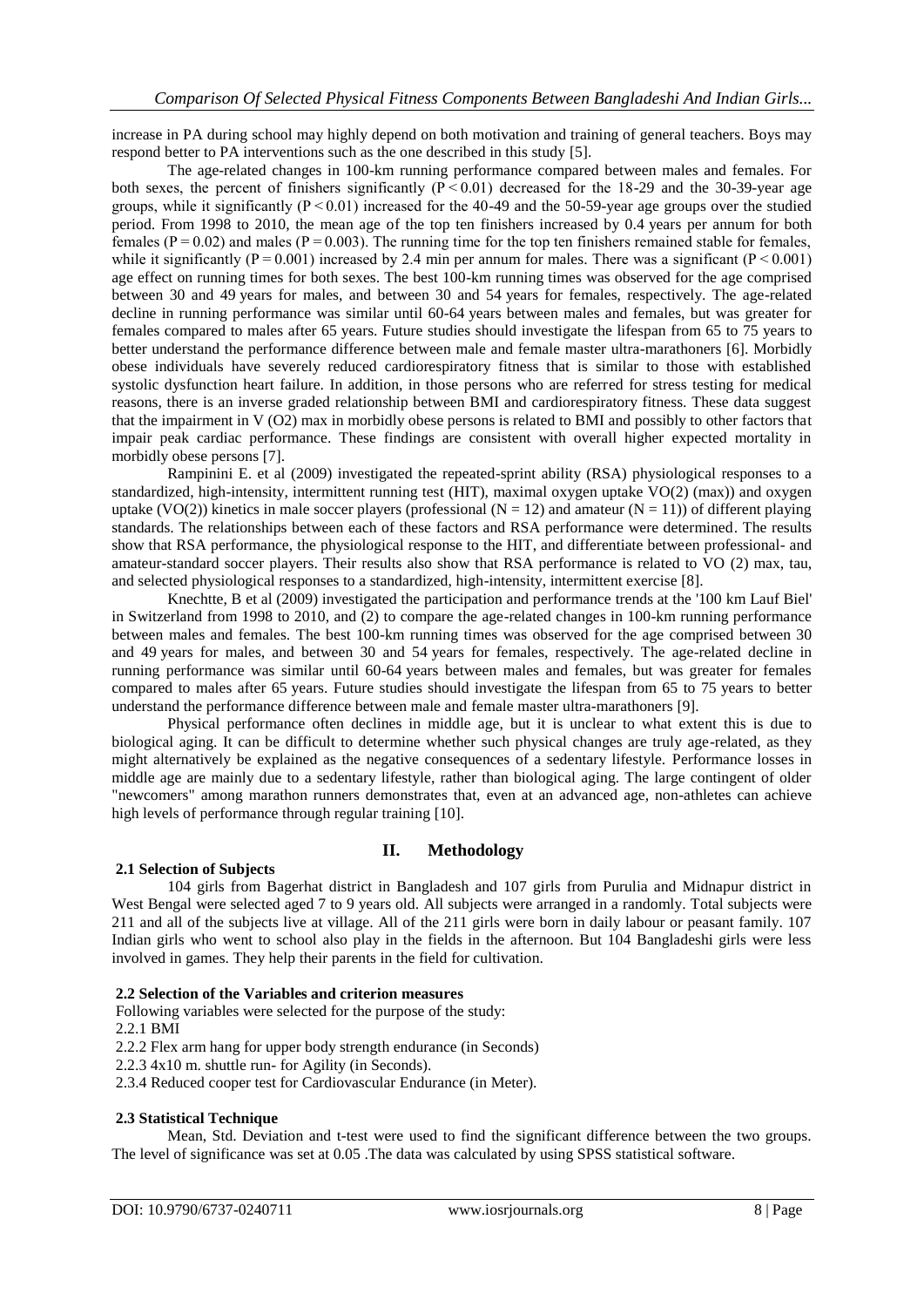### **III. Result And Discussion**

After collection of data from all of 211 subjects were then put into statistical analysis. Mean, Standard Deviation, Std. Error Mean and 'T'-test were used as statistical analysis which were presented in the Table-1 and Table-3.The mean values of strength endurance, agility and cardiovascular Endurance of Indian girls are 13.04 sec,13.29 sec and 1024.36 m. On the other hand, the mean values of strength endurance, agility and cardiovascular endurance of Bangladeshi girls are 17.81 sec, 13.52 sec and 1012.75 m respectively in the Table-1.The result of the present study revealed that significance difference was found on upper body strength endurance. But the significance differences were not found on agility and cardiovascular endurance in 'T' test of Table-3. Indian girls have better agility and cardiovascular endurance than Bangladeshi girls but the agility and cardiovascular endurance are little difference between them. The comparison of mean difference of cardiovascular endurance between Indian and Bangladeshi girls is presented in Fig-3. Bangladeshi girls have better upper body strength endurance than Indian girls due to less weight in Fig-2. The Comparison of mean difference in agility (shuttle run) and strength endurance (flex arm hang) has showed in Fig-2.

| Table-1                 |                            |  |     |           |                |                 |  |  |  |
|-------------------------|----------------------------|--|-----|-----------|----------------|-----------------|--|--|--|
| <b>Group Statistics</b> |                            |  |     |           |                |                 |  |  |  |
|                         | $1 = India.2 = Bangladesh$ |  |     | Mean      | Std. Deviation | Std. Error Mean |  |  |  |
| Flex arm hang           |                            |  | 107 | 13.0467   | 12.86606       | 1.24381         |  |  |  |
|                         |                            |  | 104 | 17.8173   | 14.31597       | 1.40380         |  |  |  |
| Shuttle run             |                            |  | 107 | 13.2958   | 1.04776        | .10129          |  |  |  |
|                         |                            |  | 104 | 13.5282   | .87053         | .08536          |  |  |  |
| Reduced cooper test     |                            |  | 107 | 1024.3645 | 104.47121      | 10.09961        |  |  |  |
|                         |                            |  | 104 | 1012.7596 | 80.26322       | 7.87046         |  |  |  |

The mean of age, weight and height of Bangladeshi girls were 7.7596 years, 20.29 kg and 121.78 cm but the mean of age, weight and height of Indian girls were 7.8037 years 22.96 kg and 123.73 cm respectively. Bangladeshi girls have lesser weight than Indian girls. Bangladeshi girls have better upper body strength endurance than Indian girls due to less weight. As a result BMI of Bangladeshi girls have lesser than Indian girls also in Fig-1. The comparison of mean difference of BMI between Indian and Bangladeshi girls has given in Fig-1. BMI of Indian and Bangladeshi girls are  $14.80 \text{ kg/m}^2$  and  $13.74 \text{ kg/m}^2$  respectively. The mean and SD of age, height, weight and BMI of Indian and Bangladeshi children has been given in Table-2.

| таріс-4                 |                      |      |     |          |                |                 |  |  |  |
|-------------------------|----------------------|------|-----|----------|----------------|-----------------|--|--|--|
| <b>Group Statistics</b> |                      |      |     |          |                |                 |  |  |  |
|                         | 1=India,2=Bangladesh |      |     | Mean     | Std. Deviation | Std. Error Mean |  |  |  |
| Age                     |                      | 1.00 | 107 | 7.8037   | .69281         | .06698          |  |  |  |
|                         |                      | 2.00 | 104 | 7.7596   | .70360         | .06899          |  |  |  |
| Height                  |                      | 1.00 | 107 | 123.7383 | 8.65408        | 83662           |  |  |  |
|                         |                      | 2.00 | 104 | 121.7885 | 7.33349        | 71911           |  |  |  |
| Weight                  |                      | 1.00 | 107 | 22.9626  | 4.98947        | .48235          |  |  |  |
|                         |                      | 2.00 | 104 | 20.2933  | 3.51461        | 34464           |  |  |  |
| <b>BMI</b>              |                      | 1.00 | 107 | 14.8008  | 1.60892        | 15554           |  |  |  |
|                         |                      | 2.00 | 104 | 13.7462  | 1.77842        | 17439           |  |  |  |

**Table-2**

| <b>Table-3: Analysis of t-test</b>             |                                       |                              |      |                                                                                                                                   |         |      |                      |                    |                            |            |  |
|------------------------------------------------|---------------------------------------|------------------------------|------|-----------------------------------------------------------------------------------------------------------------------------------|---------|------|----------------------|--------------------|----------------------------|------------|--|
|                                                | Lemene's t-test                       |                              |      | t-test for Equality of Means                                                                                                      |         |      |                      |                    |                            |            |  |
|                                                |                                       | for Equality of<br>Variances |      |                                                                                                                                   |         |      |                      |                    |                            |            |  |
|                                                |                                       | F                            | Sig. | df<br>95% confidence Interval<br>Std. Error<br>$Sig(t-)$<br>Mean<br>t<br>difference<br>tailed)<br>difference<br>of the difference |         |      |                      |                    |                            |            |  |
|                                                |                                       |                              |      |                                                                                                                                   |         |      |                      |                    | Lower                      | Upper      |  |
| Flex arm hang                                  | <b>Equal Variances</b><br>Assumed     | 1.022                        | .313 | $-2.547$                                                                                                                          | 209     | .012 | $-4.77058$           | 1.87271<br>1.87555 | $-8.46239$<br>$-8.46840$   | $-1.07876$ |  |
|                                                | <b>Equal Variances not</b><br>Assumed |                              |      | $-2.544$                                                                                                                          | 205.271 | .012 | $-4.77058$           |                    |                            | $-1.07276$ |  |
| Shuttle run                                    | <b>Equal Variances</b><br>Assumed     | 0.578                        | .448 | $-1.750$                                                                                                                          | 209     | .082 | $-.23238$            | .13281             | $-.49420$                  | .02944     |  |
|                                                | Equal Variances not<br>Assumed        |                              |      | $-1.754$                                                                                                                          | 204.090 | 0.81 | $-.23238$            | .13246             | $-.49355$                  | .02879     |  |
| Reduced cooper test Equal Variances<br>Assumed |                                       | 8.673                        | .004 | .903                                                                                                                              | 209     | .368 | 11.60487<br>11.60487 | 12.85137           | $-13.73005$<br>$-13.64475$ | 36.93979   |  |
| Equal Variances not<br>Assumed                 |                                       |                              |      | .906                                                                                                                              | 198.499 | .366 |                      | 12.80415           |                            | 36.85449   |  |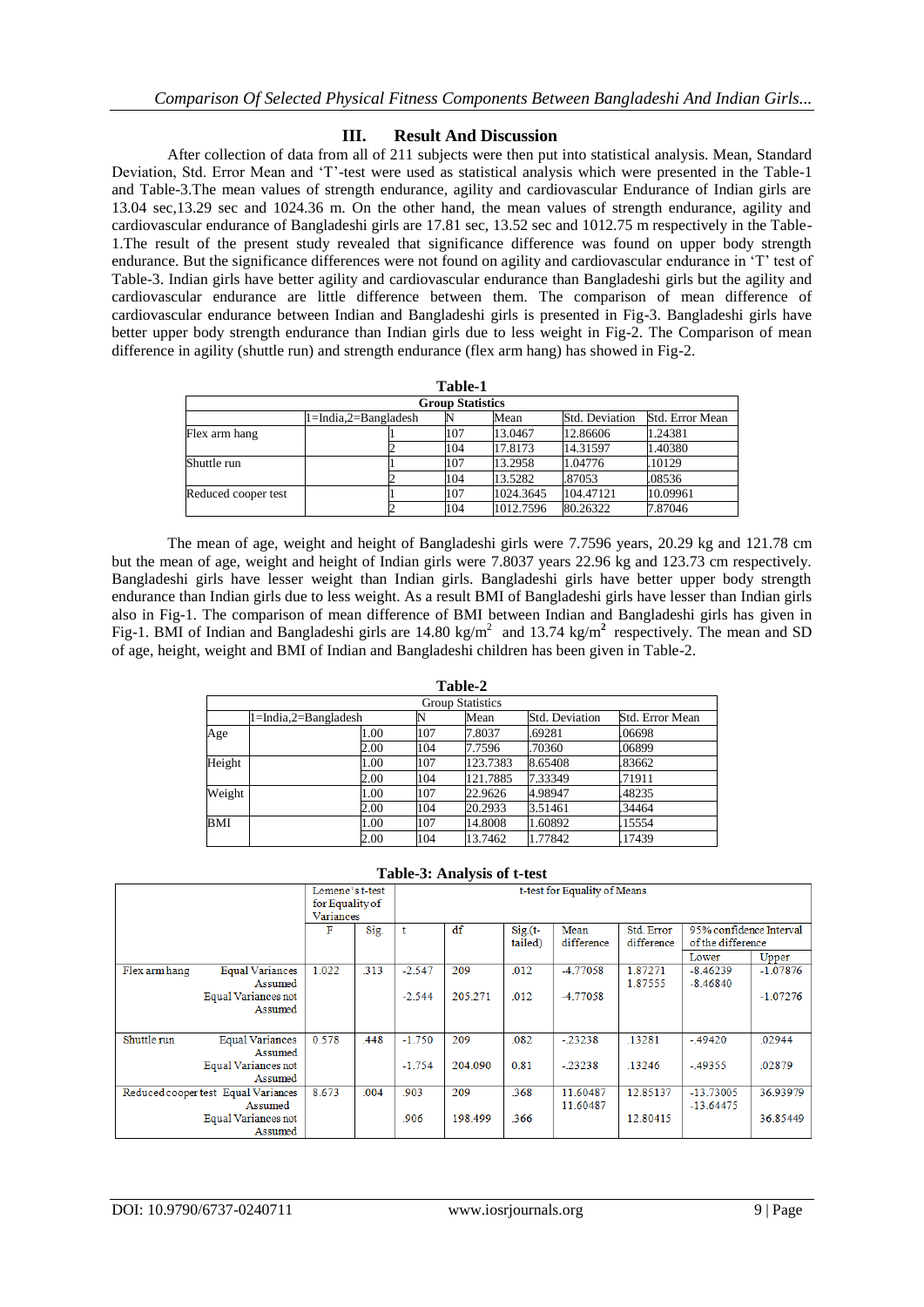

**Fig**-1: Comparison of mean difference of BMI between Indian and Bangladeshi girls.



**Fig-2:** Comparison of mean difference in agility (shuttle run) and strength endurance (flexarm hang)





# **IV. Conclusion**

On the basis of the result it can be concluded that Indian girls have better agility and cardiovascular endurance than Bangladeshi girls. But the agility and cardiovascular endurance are less difference between Indian and Bangladeshi girls. Bangladeshi girls have lower BMI than Indian girls. As a result Bangladeshi girls have better upper body strength endurance than Indian girls due to less weight.

# **Acknowledgements**

We gratefully thank Sri Achyut Kumar Banerjee for his statistical assistance, Sri Khitish Chandra Mondal who helped in the organization of the study and Sri Sabuj Roy who recorded the measurements. Thanks are also expressed to Sri Sudhangshu Shekhar Roy and Sri Chinmoy Mondal for rendering assistance to the administration of the test.